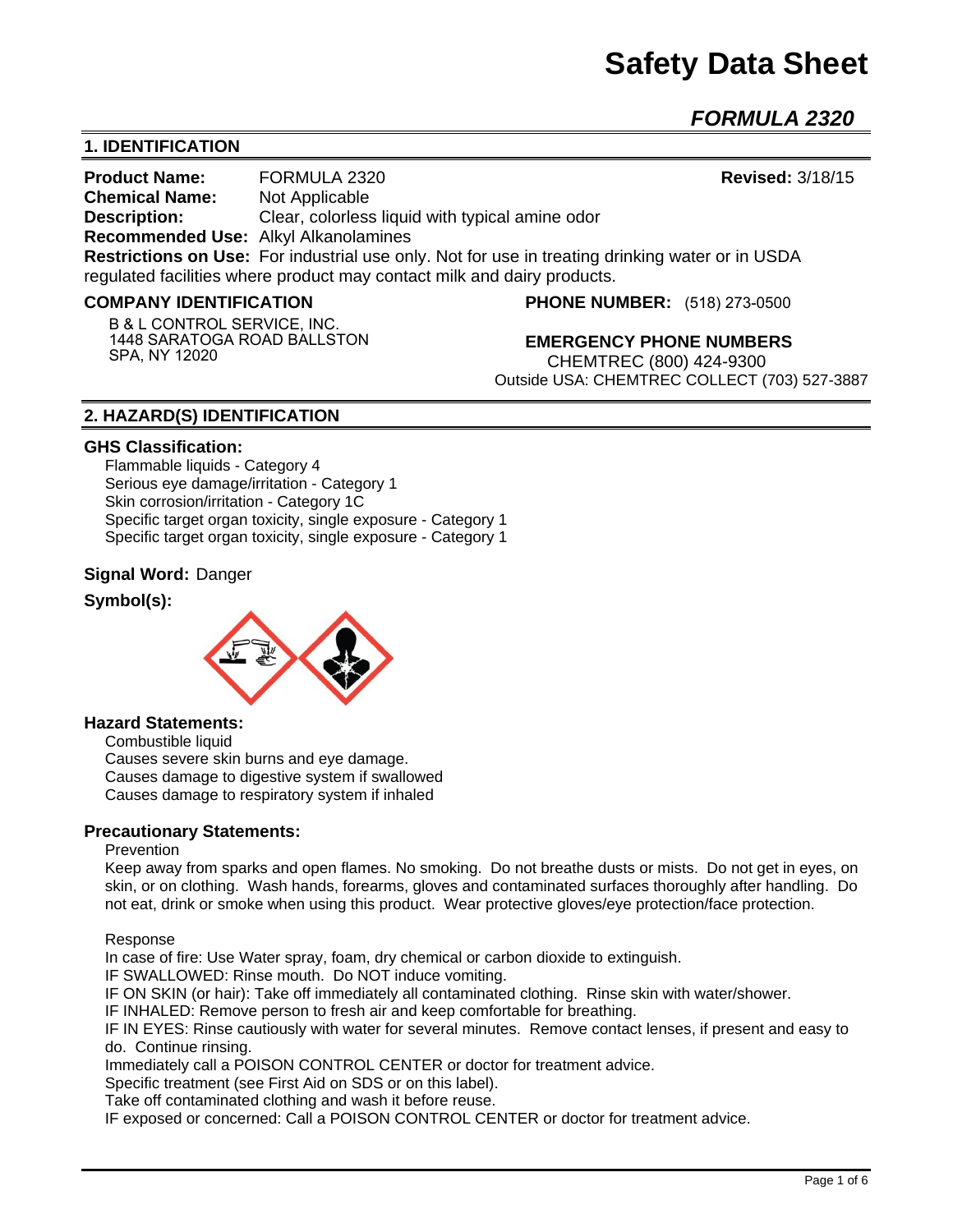Storage

Store in a well-ventilated place. Keep cool. Store locked up.

Disposal

Dispose of contents/container in accordance with local, regional, national and international regulations.

# **Hazards Not Otherwise Classified:**

## **Percentages of Components with Unknown Acute Toxicity:**

Inhalation: 19%

| <b>3. COMPOSITION / INFORMATION ON INGREDIENTS</b> |                      |                      |
|----------------------------------------------------|----------------------|----------------------|
| <b>CHEMICAL INGREDIENTS</b>                        | <b>CAS NO.*</b>      | PERCENT (%)**        |
| DIETHYLAMINOETHANOL<br>MORPHOLINE                  | 100-37-8<br>110-91-8 | 12% - 22%<br>$< 5\%$ |

**Legend: L=<1%; M=1-10%; H=>10%**

**\* Exposure limit and regulatory information in Sections 8 & 15**

**\*\* Exact percentage is a trade secret. Concentration range is provided to assist users in providing appropriate protections.**

#### **4. FIRST AID MEASURES**

- **Eye Contact:** Immediately flush eyes with a directed stream of cool, clear water for at least 30 minutes. Forcibly holding eyelids apart to ensure complete irrigation of all eye and lid tissues. Remove contact lenses, if present, after the first 5 minutes, then continue rinsing eye. Do not allow individual to rub their eyes. Get medical attention urgently, preferably from an ophthalmologist. Do not transport the victim until the recommended flushing period is completed, unless a portable emergency eye wash bottle is immediately available.
- **Skin Contact:** Immediately wash skin with soap and plenty of water while removing contaminated clothing, for at least 15-20 minutes. Call a poison control center or doctor for treatment advice. Do not take contaminated clothing home to be laundered. Shoes and other leather items which cannot be decontaminated should be disposed of properly. Suitable emergency safety shower facility should be immediately available.
- **Inhalation:** Remove victim to fresh air. If individual experiences nausea, headache, dizziness, has difficulty in breathing or is cyanotic, seek medical attention. If not breathing, give artificial respiration via a suitable mechanical device such as a bag and mask. Do not use mouth-to-mouth resuscitation.
- **Ingestion:** Do not induce vomiting. Rinse mouth with copious quantities of water first and get immediate medical attention. Drink several glasses of water. Never give anything by mouth to an unconscious person. If vomiting occurs, keep airways clear.
- **Note to Physician:** There is no specific antidote. Treatment of overexposure should be directed at the control of symptoms and the clinical condition of the patient. Aspiration may cause lung damage. Probable mucosal damage may contraindicate the use of gastric lavage.

#### **Most Important Symptoms/Effects:**

- **Eye Contact:** May cause severe irritation or burns. Prolonged contact may cause irreversible damage and/or blindness. Vapor may cause eye irritation experienced as mild discomfort and redness.
- **Skin Contact:** Prolonged contact may cause severe irritation or burns. Prolonged or extensive contact may result in absorption of harmful amounts.
- **Inhalation:** In poorly ventilated area vapors can cause irritation to nose and throat with possible headaches and nausea. May cause vomiting.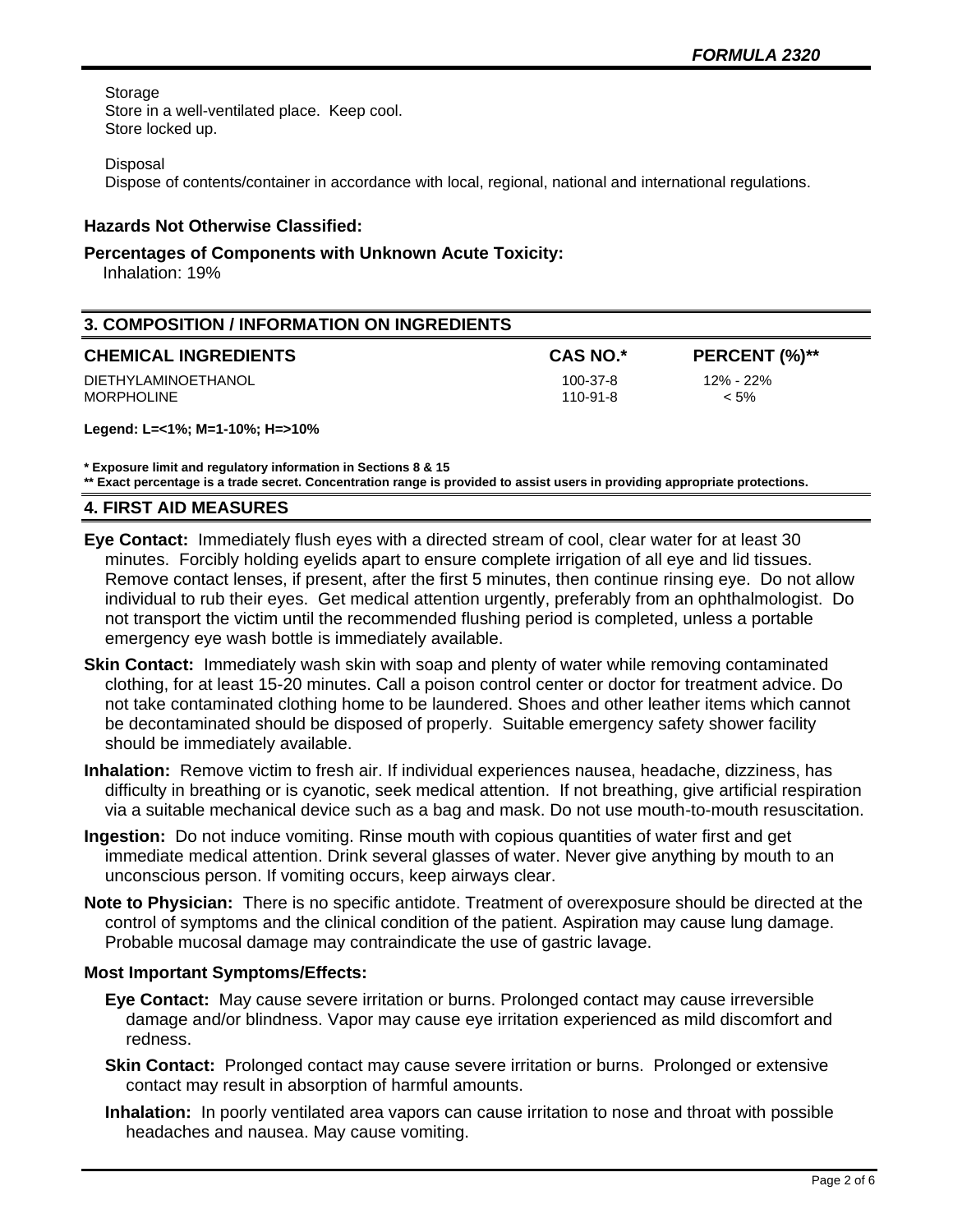**Ingestion:** May be toxic by ingestion. Do not take internally. May cause irritation and possibly burns of the mouth, throat, esophagus, and stomach. May cause nausea, vomiting, abdominal pain and collapse. Large amounts can result in acute toxic effects which may be fatal.

**Indication of Immediate Medical Attention and Special Treatment, if Necessary:** Other than acute, none known. See section 11 for toxicological information.

# **5. FIRE FIGHTING MEASURES**

**Suitable (and Unsuitable) Extinguishing Media:** Water spray, foam, dry chemical or carbon dioxide.

**Specific Hazards Arising from the Chemical:** Product is corrosive to eyes, skin, and respiratory system. Closed containers may rupture (due to buildup of pressure) when exposed to extreme heat. If evaporated to dryness, some product residuals may burn. Thermal decomposition may release oxides of carbon and nitrogen.

**Special Protective Equipment and Precautions for Fire-Fighters:** Wear self-contained breathing apparatus and full turn-out gear. Approach fire from upwind direction. If possible, move containers away from fire. Cool fire exposed containers with water spray. If containers rupture or leak, product may evolve irritating or toxic gas under extreme heat. Contain runoff.

# **6. ACCIDENTAL RELEASE MEASURES**

# **Spill Containment and Clean-up Instructions:**

Wear suitable protective equipment found in section 8. Small spills may be flushed with copious quantities of water, preferably to a sanitary sewer or waste treatment facility. Larger spills should be diked to prevent runoff and then absorbed in sand or other inert absorbent for disposal. The area may then be flushed with copious quantities of water. Floor may be slippery; use care to avoid falling. Avoid release of this product into the environment to prevent contamination of soil, sewers, natural waterways and/or groundwater. See Section 12 for Ecological Information.

# **7. HANDLING AND STORAGE**

#### **Handling and Storage:**

Store in a cool, dry, well ventilated area, between 10°C and 49°C. Keep containers tightly closed when not in use and follow all recommended safety precautions when handling the material. Keep out of sun and away from heat or open flame. Keep away from incompatible materials. See Section 10 for incompatible materials.

#### **8. EXPOSURE CONTROL / PERSONAL PROTECTION**

**Engineering Controls:** General ventilation satisfactory. Mechanical may be required to keep concentration below maximum airborne exposure limits in confined areas.

#### **PERSONAL PROTECTION EQUIPMENT**

**Respiratory:** Not normally required if good ventilation is maintained. Otherwise, wear self-contained breathing apparatus

**Eyes and Face:** Chemical splash goggles or face shield/goggle combination

**Hands and Skin:** Chemical resistant rubber, neoprene latex or PVC

**Other Protective Equipment:** Eyewash station in area of use. Wear long sleeve shirt, long pants, and boots.

#### **EXPOSURE GUIDELINES**

**Exposure Limits:**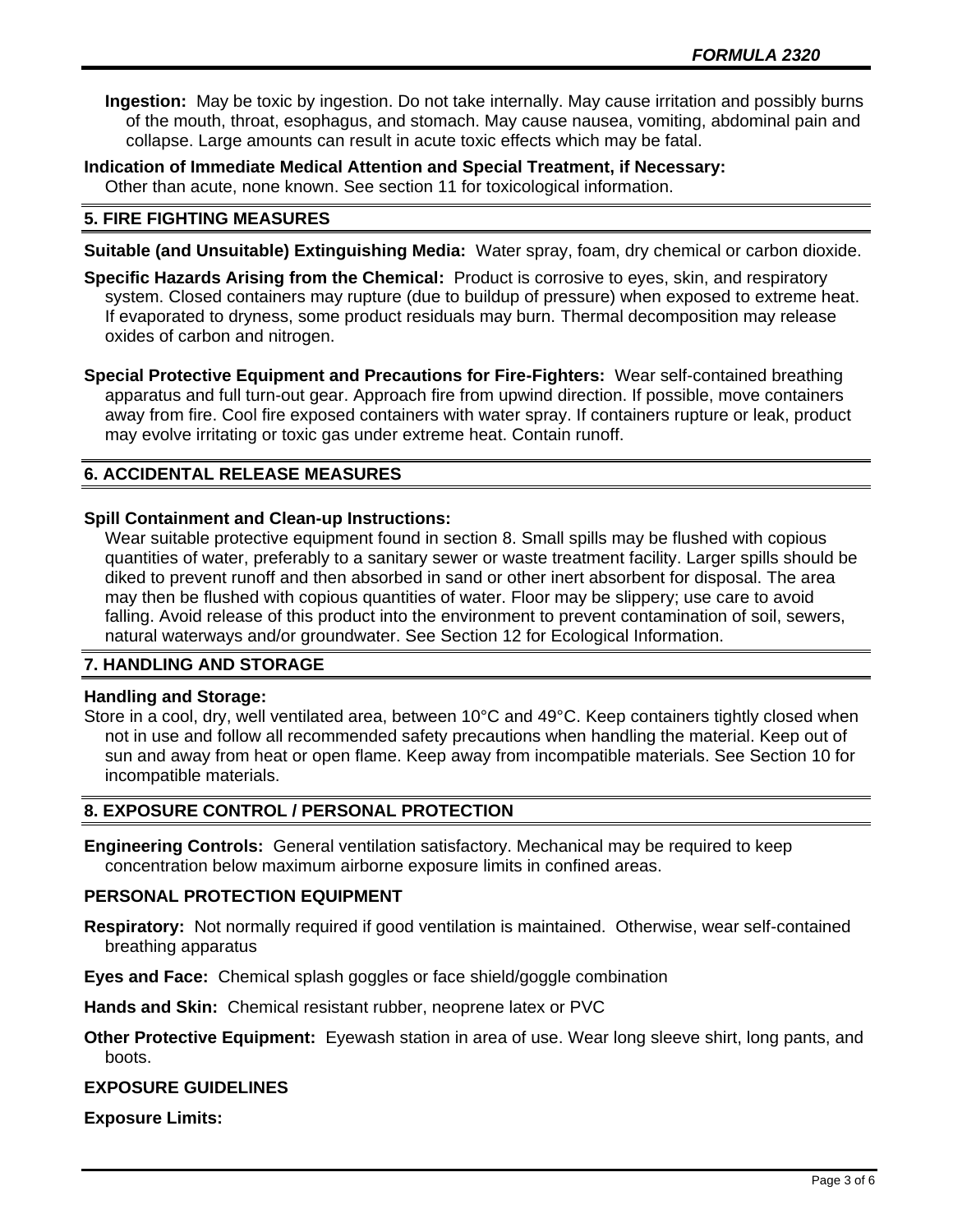#### **COMPONENT TLV** DIETHYLAMINOETHANOL 2ppm(skin) MORPHOLINE 20ppm(skin)

# **9. PHYSICAL AND CHEMICAL PROPERTIES**

| <b>Appearance and Odor:</b>                | Clear, colorless liquid with typical amine odor |                                        |                        |
|--------------------------------------------|-------------------------------------------------|----------------------------------------|------------------------|
| <b>Odor Threshold:</b>                     | N.D.                                            | <b>Vapor Pressure:</b>                 | $1.4 - 10$             |
| pH (undiluted):                            | 11.75 - 12.25                                   | <b>Vapor Density:</b>                  | $3-4$                  |
| <b>Freeze Point:</b>                       | $<$ -5°C (23°F)                                 | Specific Gravity(@22°C):               | $0.990 - 1.000$        |
| <b>Boiling Point:</b>                      | $>100^{\circ}$ C (212°F)                        | <b>Solubility in Water:</b>            | Complete               |
| <b>Flash Point:</b>                        | $>93^{\circ}$ C (199 $^{\circ}$ F)              | <b>Partition Coefficient:</b>          | N.D. (n-octanol/water) |
| ((as solution) Tag Closed Cup)             |                                                 | <b>Auto-Ignition Temperature:</b>      | N.D.                   |
| <b>Evaporation Rate:</b>                   | 1.0                                             | <b>Decomposition Temperature: N.D.</b> |                        |
| Flammability (solid, gas): No              |                                                 | <b>Viscosity:</b>                      | N.D.                   |
| <b>Flammable Limits in Air: LFL - 1.8%</b> |                                                 |                                        |                        |
|                                            | $UFL - 10.8%$                                   |                                        |                        |

# **10. STABILITY AND REACTIVITY**

**Reactivity:** Not normally reactive at normal temperatures and pressure.

**Chemical Stability:** Stable under normal conditions

**Possibility of Hazardous Reactions:** Will not occur under normal conditions.

**Conditions to Avoid:** Avoid excessive heat, sparks or open flames.

**Incompatible Materials:** Concentrated acids or oxidizing agents.

**Hazardous Decomposition Products:** Thermal decomposition may release oxides of carbon and nitrogen.

# **11. TOXICOLOGICAL INFORMATION**

**Ingestion Testing:** Rat, LD50: > 5,000 mg/kg\*

**Skin Testing:** Guinea pig, LD50: 4,309 mg/kg\*

**Inhalation Testing:** None established for this product.

\*Calculated based on GHS acute toxicity formula.

# **CHRONIC TOXICITY DATA**

**Sensitization Testing:** None established for this product.

**Other Testing:** None established for this product.

**Routes of Exposure:** Eyes, Ingestion, Inhalation, Skin.

- **Eye Contact:** May cause severe irritation or burns. Prolonged contact may cause irreversible damage and/or blindness. Vapor may cause eye irritation experienced as mild discomfort and redness.
- **Skin Contact:** Prolonged contact may cause severe irritation or burns. Prolonged or extensive contact may result in absorption of harmful amounts.
- **Inhalation:** In poorly ventilated area vapors can cause irritation to nose and throat with possible headaches and nausea. May cause vomiting.
- **Ingestion:** May be toxic by ingestion. Do not take internally. May cause irritation and possibly burns of the mouth, throat, esophagus, and stomach. May cause nausea, vomiting, abdominal pain and collapse. Large amounts can result in acute toxic effects which may be fatal.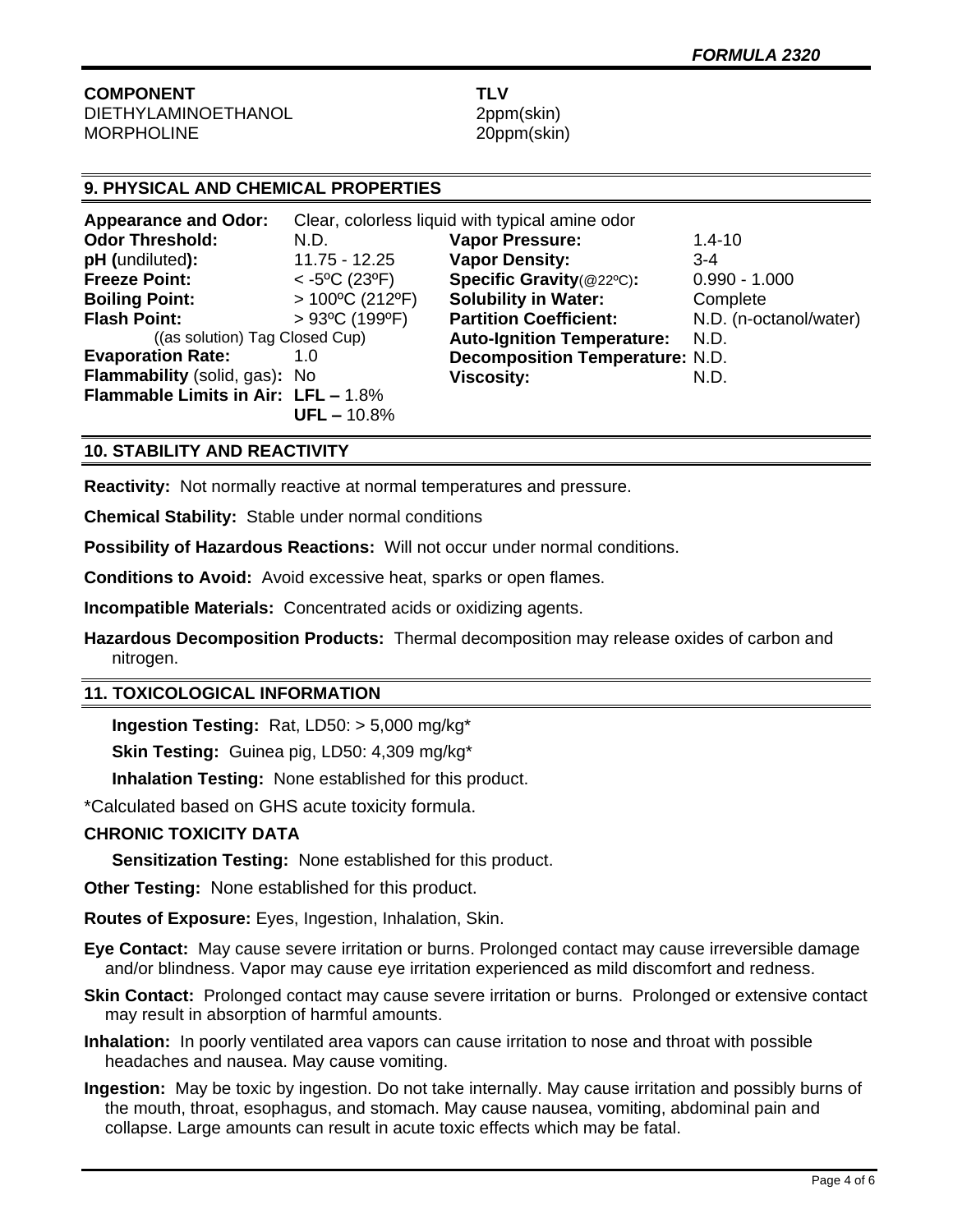**Medical Conditions Aggravated by Exposure:** None known.

**Chronic Effects from Repeated Overexposure:** Other than short term effects, none established.

## **12. ECOLOGICAL INFORMATION**

#### **Aquatic Toxicity Data:**

 Invertebrate: Daphnia magna, EC50/48hr: 404 mg/l\* Fish: Rainbow trout, LC50/96hr: 552 mg/l\* Algal: Green algae, EC50/72hr: 130 mg/l\* Microorganisms: activated sludge, EC20/30 min: > 1,000 mg/l\* \*Calculated based on GHS acute aquatic toxicity formula.

**Product Fate Data:** None established for this product.

**Biodegradation Data:** None established for this product.

# **13. DISPOSAL CONSIDERATIONS**

**Waste Disposal:** Dispose of in accordance with local, regional, national and international regulations. Contact the Hazardous Waste representative at the nearest EPA Regional Office for guidance. Container Disposal: Triple rinse container (or equivalent) promptly after emptying and offer for reconditioning if appropriate. Empty the rinsate into application equipment or a mix tank or store rinsate for later use or disposal.

# **14. TRANSPORT INFORMATION**

**US DEPARTMENT OF TRANSPORTATION (DOT) INFORMATION UN/NA ID Number:** UN2735 **Proper Shipping Name:** AMINES, LIQUID, CORROSIVE, N.O.S (CONTAINS DIETHYLAMINOETHANOL) **Hazard Class:** 8 **Packing Group:** PGII **VESSEL TRANSPORT (IMO/IMDG)**

**UN/NA ID Number:** UN2735 **Proper Shipping Name:** AMINES, LIQUID, CORROSIVE, N.O.S (CONTAINS DIETHYLAMINOETHANOL) **Hazard Class:** 8 **Packing Group:** PGII **Marine Pollutant:** No

#### **15. REGULATORY INFORMATION**

#### **US FEDERAL REGULATIONS**

**TSCA:** All ingredients listed or exempt from listing. **CERCLA and/or SARA RQ:** No ingredients listed in this section. **SARA Section 302 Hazard Class:** No ingredients listed in this section. **SARA Section 311/312 Chemicals:**  Acute Health Hazard: Yes Chronic Health Hazard: Yes Fire Hazard: Yes Sudden Release of Pressure Hazard: No Reactive Hazard: No **SARA Section 313 Chemicals:** No ingredients listed in this section. **STATE REGULATIONS**